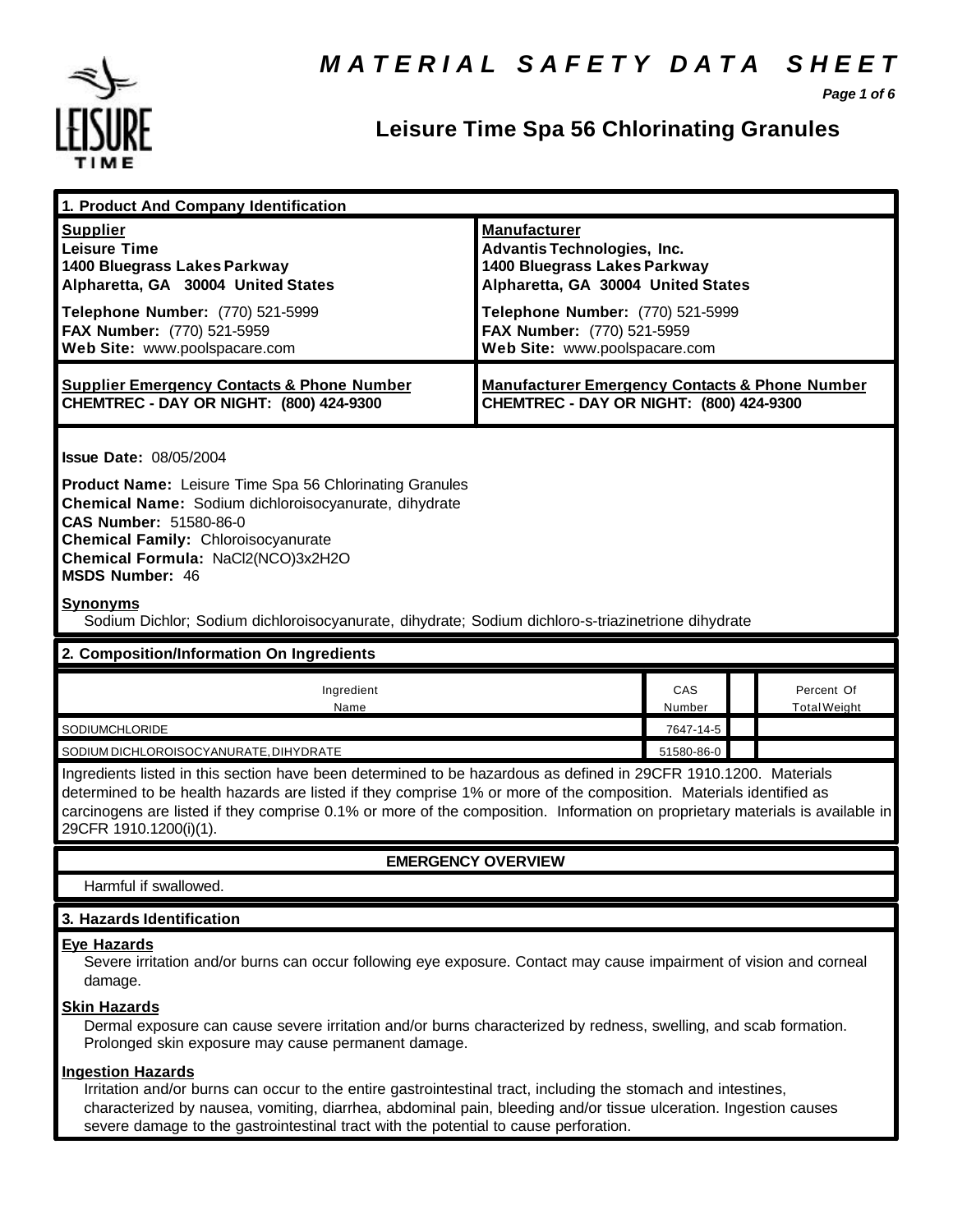# *M A T E R I A L S A F E T Y D A T A S H E E T Page 2 of 6*

## **Leisure Time Spa 56 Chlorinating Granules**

### **3. Hazards Identification - Continued**

### **Inhalation Hazards**

Irritating to the nose, mouth, throat, and lungs. It may also cause burns to the respiratory tract with the production of lung edema that can result in shortness of breath, wheezing, choking, chest pain, and impairment of lung function. Inhalation of high concentrations can result in permanent lung damage from the corrosive action of the lung.

### **Signs And Symptoms**

Irritation of eyes and respiratory passages.

### **Conditions Aggravated By Exposure**

Asthma, respiratory and cardiovascular disease.

### **First Aid (Pictograms)**



### **4. First Aid Measures**

#### **Eye**

Holding the eyelids apart, flush eyes promptly with copious flowing water for at least 20 minutes. Get medical attention immediately.

### **Skin**

Remove contaminated clothing. Wash skin thoroughly with mild soap and plenty of water for at least 15 minutes. Wash clothing before re-use.

### **Ingestion**

If swallowed, wash mouth thoroughly with plenty of water and give water to drink. Get medical attention immediately. Never give an unconscious person anything to drink.

### **Inhalation**

In case of dust inhalation or breathing fumes released from heated material, remove person to fresh air. Keep him quiet and warm. Apply artificial respiration if necessary and get medical attention immediately.

### **Note To Physician**

Corrosive. No specific antidote. Treat symptomatically and supportively. In case of ingestion do not induce vomiting.

### **Fire Fighting (Pictograms)**



### **5. Fire Fighting Measures**

**Flash Point:** N/A °F **Autoignition Point:** N/A °F

### **Fire And Explosion Hazards**

When heated to decomposition, may release poisonous and corrosive fumes of nitrogen trichloride, chlorine and carbon monoxide.

### **Extinguishing Media**

Water. Do not use dry chemical extinguisher containing ammonia compounds.

### **Fire Fighting Instructions**

Fire fighters should wear full protective clothing and self-contained breathing apparatus (SCBA) in positive pressure mode. Cool containers with water spray. On small fires, use water spray or fog. On large fires, use deluge or fog streams. Flooding amounts of water may be required before extinguishment can be accomplished.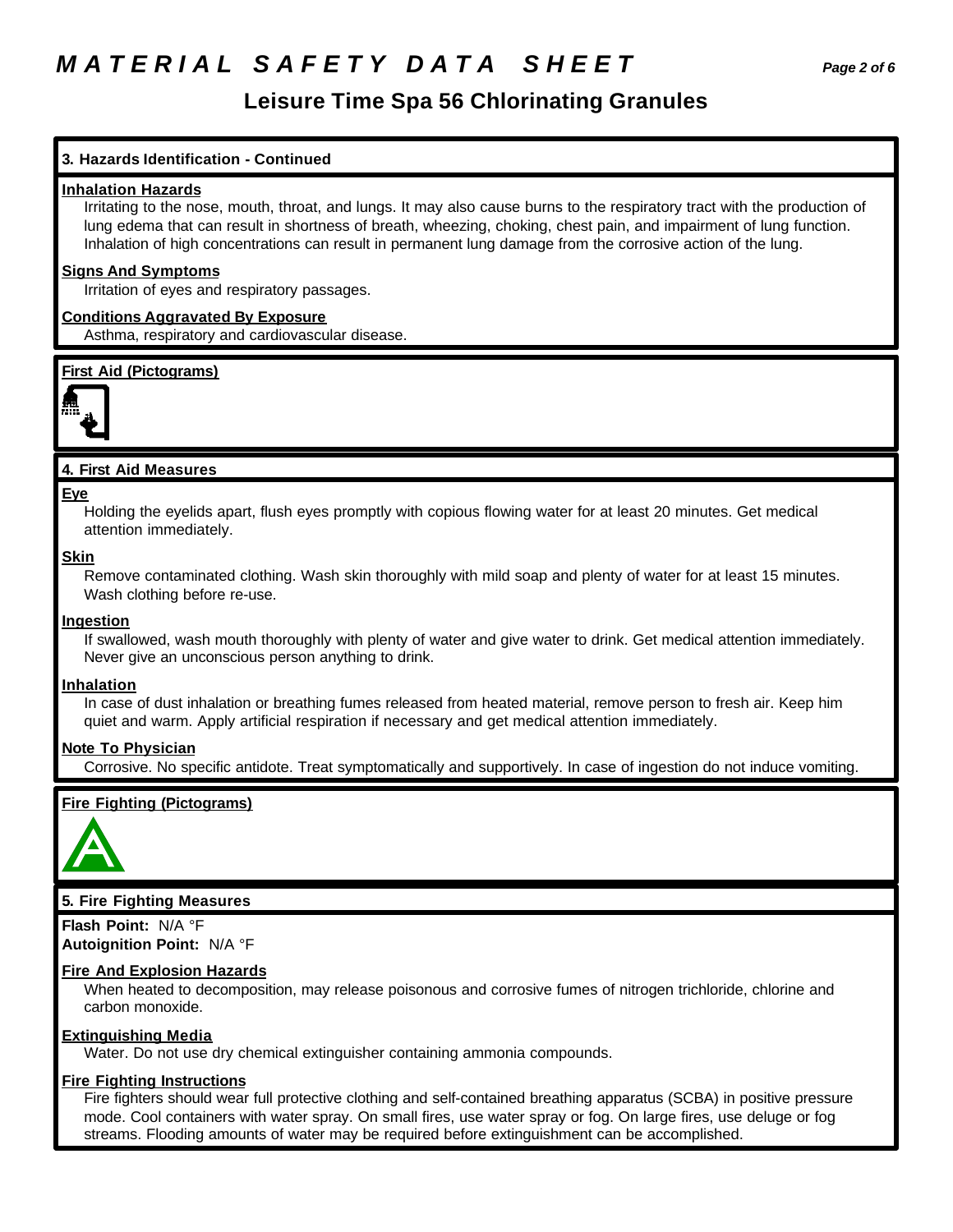## **Leisure Time Spa 56 Chlorinating Granules**

## **6. Accidental Release Measures**

**For small spills in a well-ventilated area**, wear a NIOSH approved half-face or full face tight fitting respirator or a losse fitting powered air purifying respirator equipped with chlorine cartridges. Chemical goggles should be worn when using a half-face respirator. In addition to respiratory protection, wear coveralls; chemical resistant gloves; chemical resisitant footwear; and chemical resistant headgear for overhead exposure.

**For clean up of large spills, or small dry spills in confined areas**, wear full-face respirator with chlorine cartridges or a positive pressure supplied air respirator. Additionally, body protection should be impervious clothing covering the entire body to prevent personal contact with material. CAUTION - Protection concerns must also address the following: If this material becomes damp/wet or contaminated in a container, the formation of nitrogen trichloride gas may occur and an explosive condition may exist.

**After Spill / leakage:** Hazardous concentrations in air may be found in local spill area and immediately downwind. If spill material is still dry, do not put water directly on this product as a gas evolution may occur.

**On Soil:** Do not contaminate spill material with any organic materials, ammonia, ammonium salts, or urea. Clean up all spill material with clean, dry dedicated equipment and place in a clean dry container.

**On Water:** This material is heavier than and soluble in water. Stop flow of material into water as soon as possible. Begin monitoring for available chlorine and pH immediately.

**In Air:** Vapors may be supressed by the use of water fog.

### **7. Handling And Storage**

## **Handling And Storage Precautions**

**Keep out of reach of children.** Store material in a cool and dry place.

### **Handling Precautions**

Do not take internally. Avoid contact with skin, eyes, clothing. Upon contact with skin, eyes, wash off with water.

### **Storage Precautions**

Store in a cool, dry, well-ventilated area away from incompatible materials. Do not store at temperatures above 60C/140F. Product has an indefinite shelf-life limitation.

### **Work/Hygienic Practices**

Use safe chemical handling procedures suitable for the hazards presented by this material.



## **8. Exposure Controls/Personal Protection**

### **Engineering Controls**

Use local exhaust ventilation to minimize dust and chlorine levels where industrial use occurs. Otherwise, ensure good general ventilation.

### **Eye/Face Protection**

Use chemical safety glasses to avoid eye contact. Where industrial use occurs, chemical goggles maybe required.

### **Skin Protection**

Neoprene gloves. Impervious body covering clothes, boots, and neoprene apron.

### **Respiratory Protection**

When dusty conditions are encountered, wear a NIOSH/OSHA full-face respirator with chlorine cartridges for protection against chlorine gas and dust/mist pre-filter. A respiratory protection program meeting OSHA 1910.134 and ANZI Z88.2 requirements must be followed whenever workplace conditions warrant a respirator's use.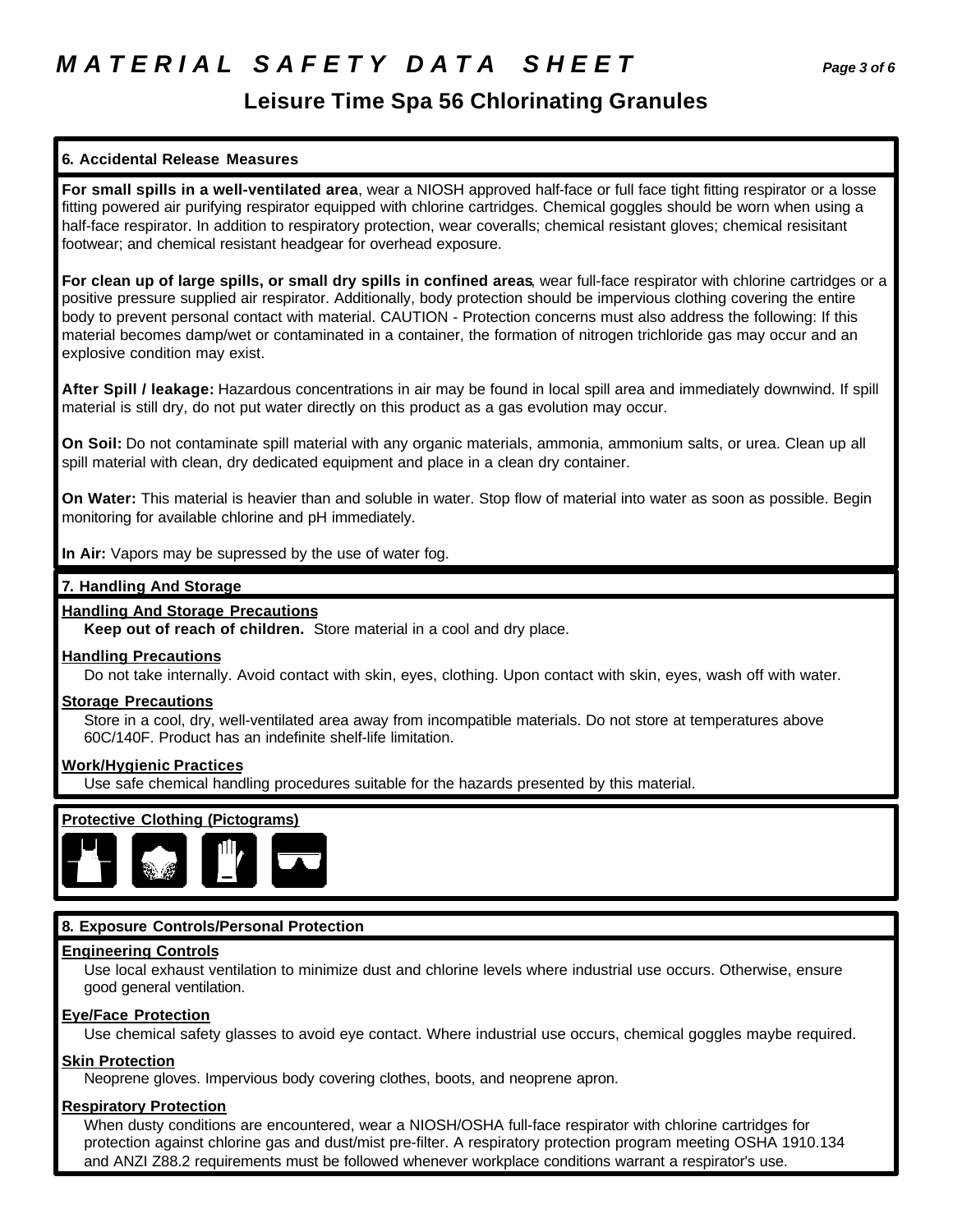# *M A T E R I A L S A F E T Y D A T A S H E E T Page 4 of 6*

indicates it does not produce significant effects from chronic exposure.

| 8. Exposure Controls/Personal Protection - Continued                                                                                                                                                                                                                                                                                                                                                 |                                                                                                                                                                                       |
|------------------------------------------------------------------------------------------------------------------------------------------------------------------------------------------------------------------------------------------------------------------------------------------------------------------------------------------------------------------------------------------------------|---------------------------------------------------------------------------------------------------------------------------------------------------------------------------------------|
| <b>Other/General Protection</b><br>clothes. Wear long sleeves.                                                                                                                                                                                                                                                                                                                                       | Safety shower and eye bath should be provided. Do not eat, drink, or smoke until after-work showering and changing                                                                    |
| 9. Physical And Chemical Properties                                                                                                                                                                                                                                                                                                                                                                  |                                                                                                                                                                                       |
| <b>Appearance</b><br>White granular                                                                                                                                                                                                                                                                                                                                                                  |                                                                                                                                                                                       |
| <b>Odor</b><br>Mild chlorine-like                                                                                                                                                                                                                                                                                                                                                                    |                                                                                                                                                                                       |
| <b>Chemical Type: Mixture</b><br><b>Physical State: Solid</b><br>Melting Point: N/A °F<br>Boiling Point: N/A °F<br>Specific Gravity: 0.96<br>Molecular Weight: NOT DETERMINED<br>Percent Volitales: NOT VOLATILE<br>Vapor Pressure: N/A<br>Vapor Density: N/A<br>pH Factor: 6-6.5 At a Concentration Of a 1% solution in water<br>Solubility: 25g/100ml at 30C<br>Evaporation Rate: N/A<br>240-250C. | Thermal Decomposition: Begins to lose 1 mole water at approzimately 50C; second mole water at 95C. Decomposes at                                                                      |
| 10. Stability And Reactivity                                                                                                                                                                                                                                                                                                                                                                         |                                                                                                                                                                                       |
| <b>Stability: STABLE</b><br>Hazardous Polymerization: WILL NOT OCCUR                                                                                                                                                                                                                                                                                                                                 |                                                                                                                                                                                       |
| <b>Conditions To Avoid (Stability)</b><br>Do not package in paper or cardboard. Do not heat above 240C (464F).                                                                                                                                                                                                                                                                                       |                                                                                                                                                                                       |
| <b>Incompatible Materials</b>                                                                                                                                                                                                                                                                                                                                                                        | Organic materials, reducing agents, nitrogen containing materials, other oxidizers, acids, bases, oils, grease,<br>sawdust, dry fire extinguishers containing monoammonium compounds. |
|                                                                                                                                                                                                                                                                                                                                                                                                      |                                                                                                                                                                                       |
| <b>Hazardous Decomposition Products</b><br>Nitrogen trichloride, chlorine, carbon monoxide.                                                                                                                                                                                                                                                                                                          |                                                                                                                                                                                       |
| 11. Toxicological Information                                                                                                                                                                                                                                                                                                                                                                        |                                                                                                                                                                                       |
| <b>Acute Studies</b><br>Rat Oral LD50<br>Rabbit Dermal LD50<br>Rat Inhalation LC50<br>Eye Irritation (rabbit)<br>Dermal Irritation (rabbit)<br>Dermal Sensitization (guinea pig)                                                                                                                                                                                                                     | 735 mg/kg<br>>2000 mg/kg<br>>50 mg/m3/1hour<br>Corrosive<br>Corrosive<br>Not a sensitizer                                                                                             |
| <b>Acute Oral Effects</b><br>LD50 mg/kg Rat $>= 910$ gr/kg                                                                                                                                                                                                                                                                                                                                           |                                                                                                                                                                                       |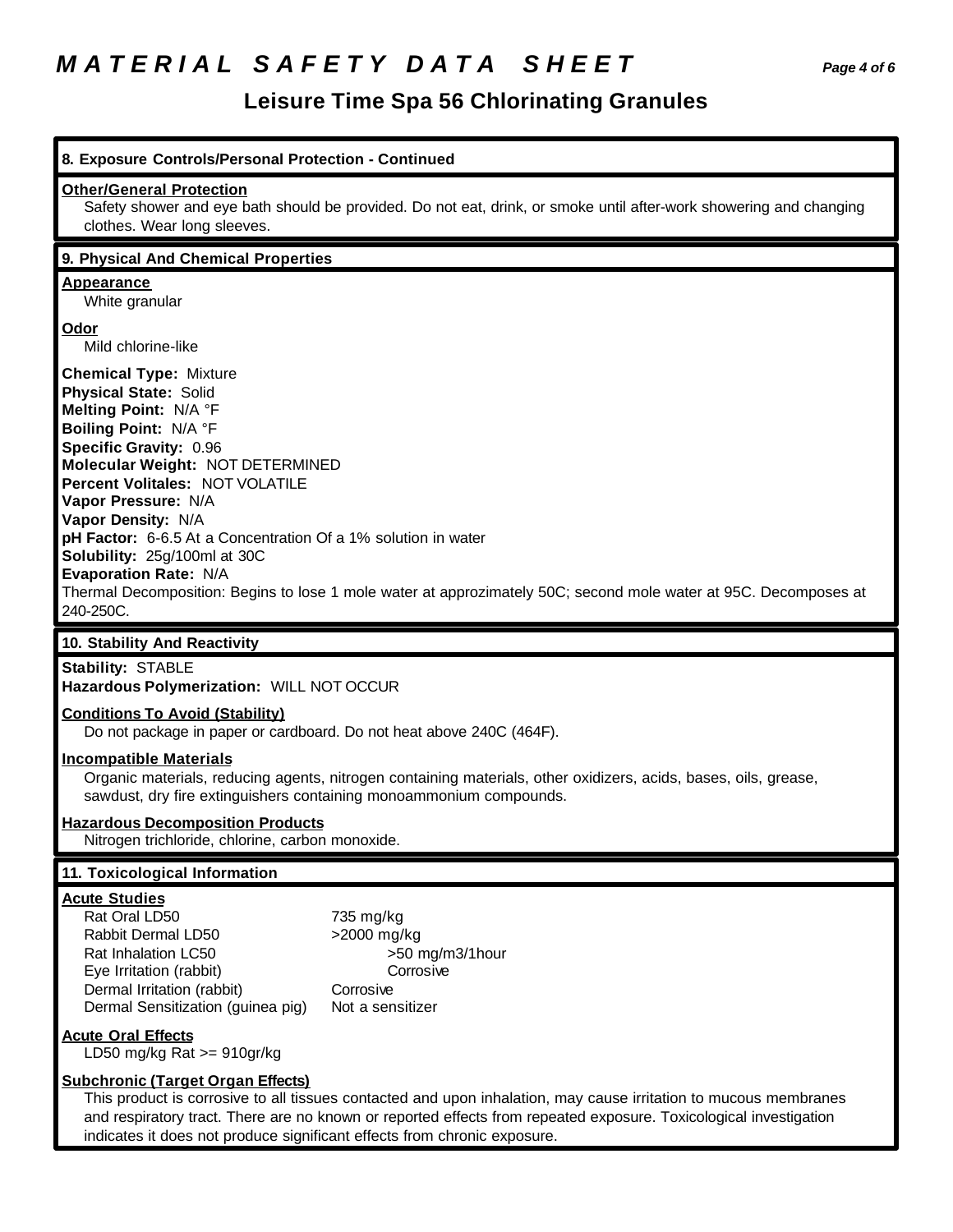# *M A T E R I A L S A F E T Y D A T A S H E E T Page 5 of 6*

| 11. Toxicological Information - Continued                                                                                                                                                             |  |  |
|-------------------------------------------------------------------------------------------------------------------------------------------------------------------------------------------------------|--|--|
| <b>Chronic/Carcinogenicity</b><br>Chronic inhalation exposure may cause impairment of lung function and permanent lung damage.                                                                        |  |  |
| <b>Teratogenicity (Birth Defects)</b><br>Sodium dichloroisocyanuric acid when given orally to pregnant mice from day 6 to day 15 of gestation, did not induce<br>any significant teratogenic effects. |  |  |
| <b>Mutagenicity (Genetic Effects)</b><br>Not mutagenic in five Salmonella strains with or without metabolic activation.                                                                               |  |  |
| <b>Conditions Aggravated By Overexposure</b><br>Asthma, respiratory and cardiovascular disease.                                                                                                       |  |  |
| 12. Ecological Information                                                                                                                                                                            |  |  |
| <b>Acute Toxicity - Fish And Invertebrates</b><br>96 hour - LC50 - Fish<br>0.22 mg/l (Rainbow Trout)<br>0.28 mg/l (bluegill sunfish)<br>48 hour - LC50 - Daphnia magna 0.2 mg/l                       |  |  |
| <b>Acute And Dietary Toxicity - Birds</b>                                                                                                                                                             |  |  |
| Bobwhite quail, acute oral LD50 730 mg/kg<br>Mallard duck, acute oral LD50<br>3300 mg/kg<br>Mallard duck, dietary LC50<br>>10,000 ppm<br>Bobwhite quail, dietary LC50<br>>10,000 ppm                  |  |  |
| 13. Disposal Considerations                                                                                                                                                                           |  |  |
| Refer to applicable local, state and federal regulations as well as industry standards.                                                                                                               |  |  |
| 14. Transport Information                                                                                                                                                                             |  |  |
| <b>Proper Shipping Name</b><br><b>NOT REGULATED</b>                                                                                                                                                   |  |  |
|                                                                                                                                                                                                       |  |  |
| <b>Hazard Class</b><br><b>NOT REGULATED</b>                                                                                                                                                           |  |  |
| <b>DOT Identification Number</b><br><b>NONE</b>                                                                                                                                                       |  |  |
| 15. Regulatory Information                                                                                                                                                                            |  |  |
| <b>U.S. Regulatory Information</b><br>Reported in the EPA TSCA Inventory                                                                                                                              |  |  |
| <b>SARA Hazard Classes</b><br><b>Acute Health Hazard</b><br>Fire Hazard                                                                                                                               |  |  |
| <b>SARA Section 313 Notification</b><br>This product does not contain a chemical listed at or above de minimis concentrations.                                                                        |  |  |